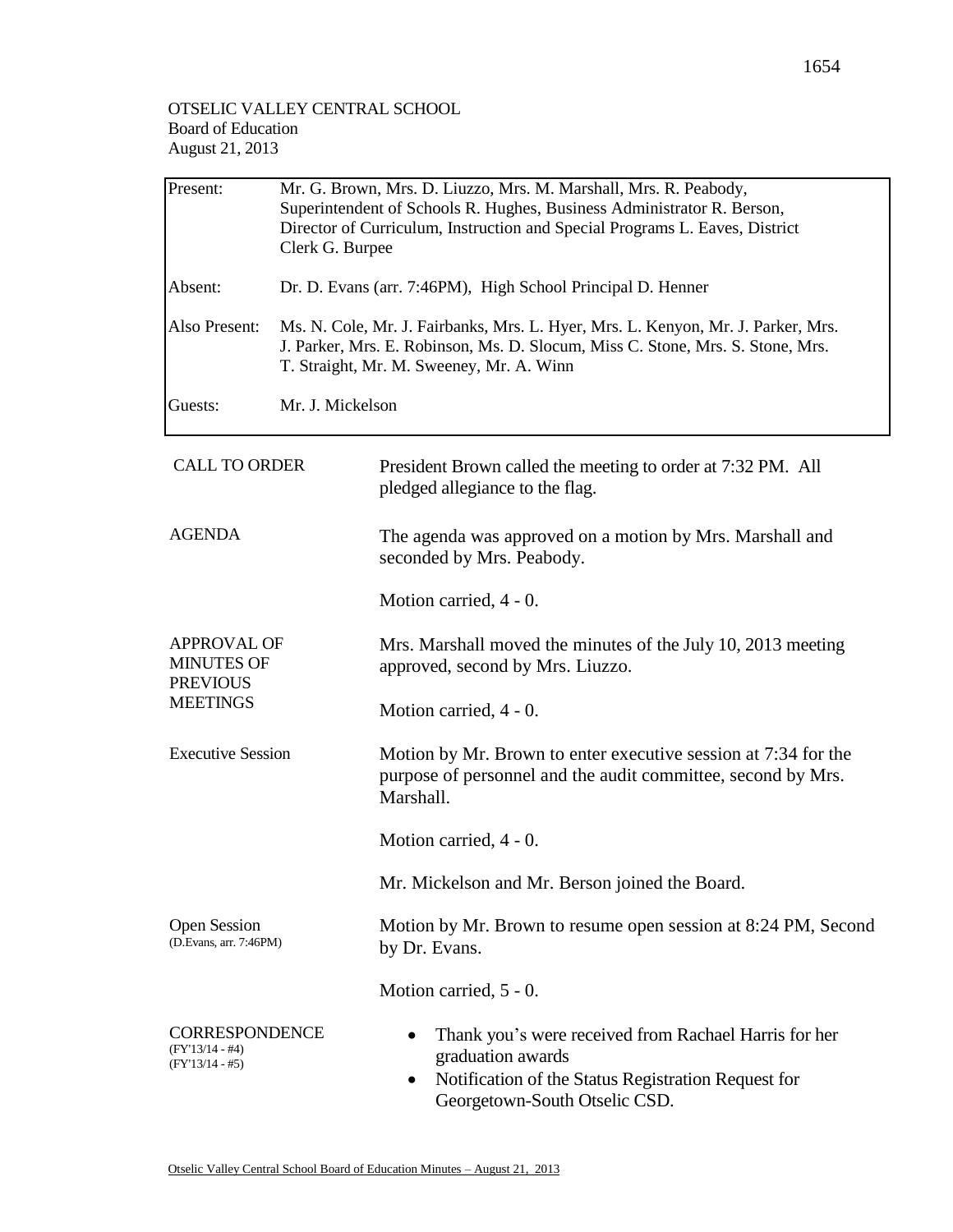| PUBLIC COMMENT                                                        | Mr. Brown began public comment by stating that the Board would<br>listen to comments being made but would not be answering<br>questions. The person with a question will be contacted at a future<br>time.<br>Mrs. Hyer commented on the Superintendent's Blog<br>$\bullet$<br>Mrs. Hyer had several questions/comments about<br>$\bullet$<br>transportation.<br>Mrs. Kenyon voiced her concerns about the safety of the<br>$\bullet$<br>students arriving for and leaving soccer practice<br>Mr. Fairbanks, Ms. Cole and Mrs. Parker had questions<br>$\bullet$<br>about student use of the iPads and of textbooks.<br>Mrs. Hyer commented on the bullying policy and of sharing<br>٠<br>supertintendents.                                                                                                                                        |
|-----------------------------------------------------------------------|----------------------------------------------------------------------------------------------------------------------------------------------------------------------------------------------------------------------------------------------------------------------------------------------------------------------------------------------------------------------------------------------------------------------------------------------------------------------------------------------------------------------------------------------------------------------------------------------------------------------------------------------------------------------------------------------------------------------------------------------------------------------------------------------------------------------------------------------------|
| <b>REPORTS</b>                                                        |                                                                                                                                                                                                                                                                                                                                                                                                                                                                                                                                                                                                                                                                                                                                                                                                                                                    |
| Superintendent's                                                      | Mr. Hughes reported on the following:<br>There will be two Back-to-School Nights on September 3,<br>٠<br>and September 4, 2013. Letters will be sent out informing                                                                                                                                                                                                                                                                                                                                                                                                                                                                                                                                                                                                                                                                                 |
| $(FY'12/13 - #6)$                                                     | parents.<br><b>APPR</b> Timeline<br>$\bullet$<br>Douglas Ann Land, NYSSBA Area IV Director will be in<br>٠<br>attendance on September 18th to give a presentation about<br>proper Board of Education meetings. There will be a<br>question and answer period following the presentation for all<br>in attendance.<br>2013-2014 Board Goals. It was the consensus of the Board<br>$\bullet$<br>to continue the 2012-2013 Board goals.<br><b>Arts in Education Summary</b><br>$\bullet$<br>July Monthly Report on the building project. There are<br>$\bullet$<br>updated photos on the Twitter account.<br>iPad Insurance. There was a consensus of the Board to offer<br>a discount for families of more than two children.<br>NYSSBA Convention in Rochester of October 24 through<br>October 26, 2013. Reservations should be sent in very soon. |
| High School Principal's                                               | It was reported for Mr. Henner that there will be a dress code<br>committee meeting on September $4th$ at 7:00 PM.                                                                                                                                                                                                                                                                                                                                                                                                                                                                                                                                                                                                                                                                                                                                 |
| Director of Curriculum,<br><b>Instruction and Special</b><br>Programs | Mrs. Eaves reported:<br>The LINKS committee met recently to discuss and plan the<br>general path for this school year. They developed a<br>schedule to bring the K-12 staff together. These are action<br>steps not goals, per se.                                                                                                                                                                                                                                                                                                                                                                                                                                                                                                                                                                                                                 |
| Business Manager's                                                    | Mr. Lott reported on the following:<br>Financial reports<br>Internal Claims audit                                                                                                                                                                                                                                                                                                                                                                                                                                                                                                                                                                                                                                                                                                                                                                  |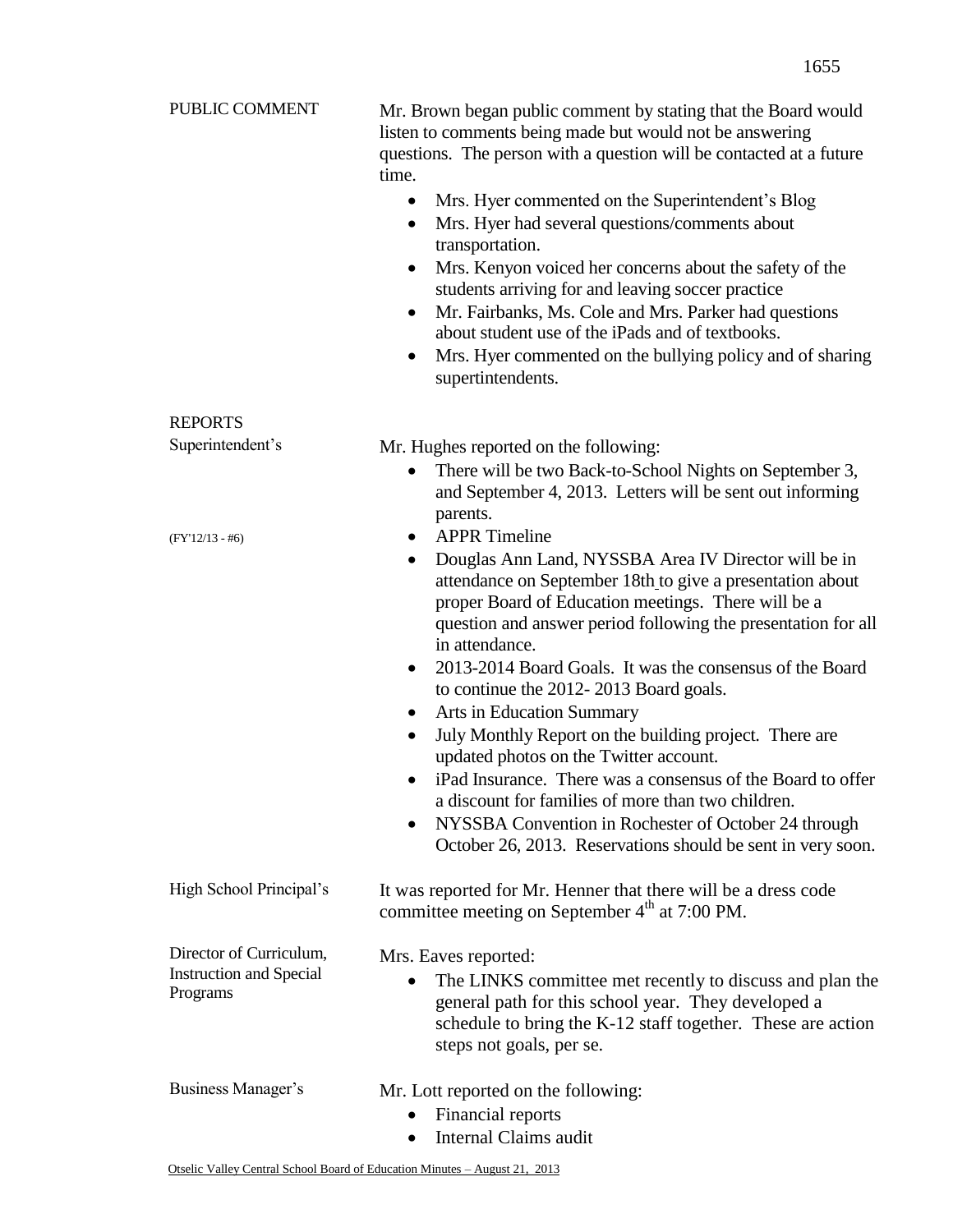|                                                     | Food Service status                                                                                                                                 |                                                                                        |                                                                       |
|-----------------------------------------------------|-----------------------------------------------------------------------------------------------------------------------------------------------------|----------------------------------------------------------------------------------------|-----------------------------------------------------------------------|
|                                                     |                                                                                                                                                     | Operations and Maintenance status                                                      |                                                                       |
| $(FY'13/14 - #7)$                                   | $\bullet$<br>for 2013-2014.                                                                                                                         |                                                                                        | Mr. Sweeney was introduced. He reviewed the bus routes                |
| Board Member's<br>$(FY'13/14 - #8)$                 | Information on the six-hour fiscal oversight training.                                                                                              |                                                                                        |                                                                       |
| <b>Financial Reports</b><br>$(FY'13/14 - #9)$       | presented. Second by Mrs. Marshall.                                                                                                                 |                                                                                        | Motion by Dr. Evans, to accept the June and July financial reports as |
|                                                     | Motion carried, 5 - 0.                                                                                                                              |                                                                                        |                                                                       |
| <b>UNFINISHED</b><br><b>BUSINESS</b>                | None at this time.                                                                                                                                  |                                                                                        |                                                                       |
| <b>NEW BUSINESS</b><br>Personnel<br>Recommendations | Motion by Mrs. Marshall, upon the recommendation of the<br>Superintendent of Schools to appoint the following:                                      |                                                                                        |                                                                       |
|                                                     | Tina Cruikshank                                                                                                                                     | Appointment as<br>CIO for the 2013-<br>2014 school year                                | At a stipend of<br>\$9,000.00                                         |
|                                                     | <b>Carleton Hills</b>                                                                                                                               | Appointment as a<br>per diem guidance<br>counselor for the<br>2013-2014 school<br>year | At a stipend of<br>\$300.00 per day                                   |
|                                                     | Dr. Donald Wheeler                                                                                                                                  | Appointment as an<br>educational<br>consultant                                         |                                                                       |
|                                                     | Second by Mrs. Peabody.                                                                                                                             |                                                                                        |                                                                       |
|                                                     | Motion carried, 5 - 0.                                                                                                                              |                                                                                        |                                                                       |
| Extracurricular<br>Appointments                     | Motion by Dr. Evans, upon the recommendation of the<br>Superintendent of Schools, to appoint the following with a stipend<br>per the OVTA contract: |                                                                                        |                                                                       |
|                                                     | Sabrina Conway                                                                                                                                      | Athletics - Cheerleading                                                               |                                                                       |
|                                                     | Lori Youngs                                                                                                                                         | <b>Athletics - Assistant Cheerleading</b>                                              |                                                                       |
|                                                     | Julie Hammer                                                                                                                                        | Book Club K-12<br>Bookkeeper for Basketball - Boys                                     |                                                                       |
|                                                     | Roy Marshall                                                                                                                                        | JV/Varsity<br>Bookkeeper for Basketball - Girls                                        |                                                                       |
|                                                     | Caroline Wentworth                                                                                                                                  | JV/Varsity                                                                             |                                                                       |
|                                                     | <b>Betty Robinson</b>                                                                                                                               | Class of 2014 Advisor                                                                  |                                                                       |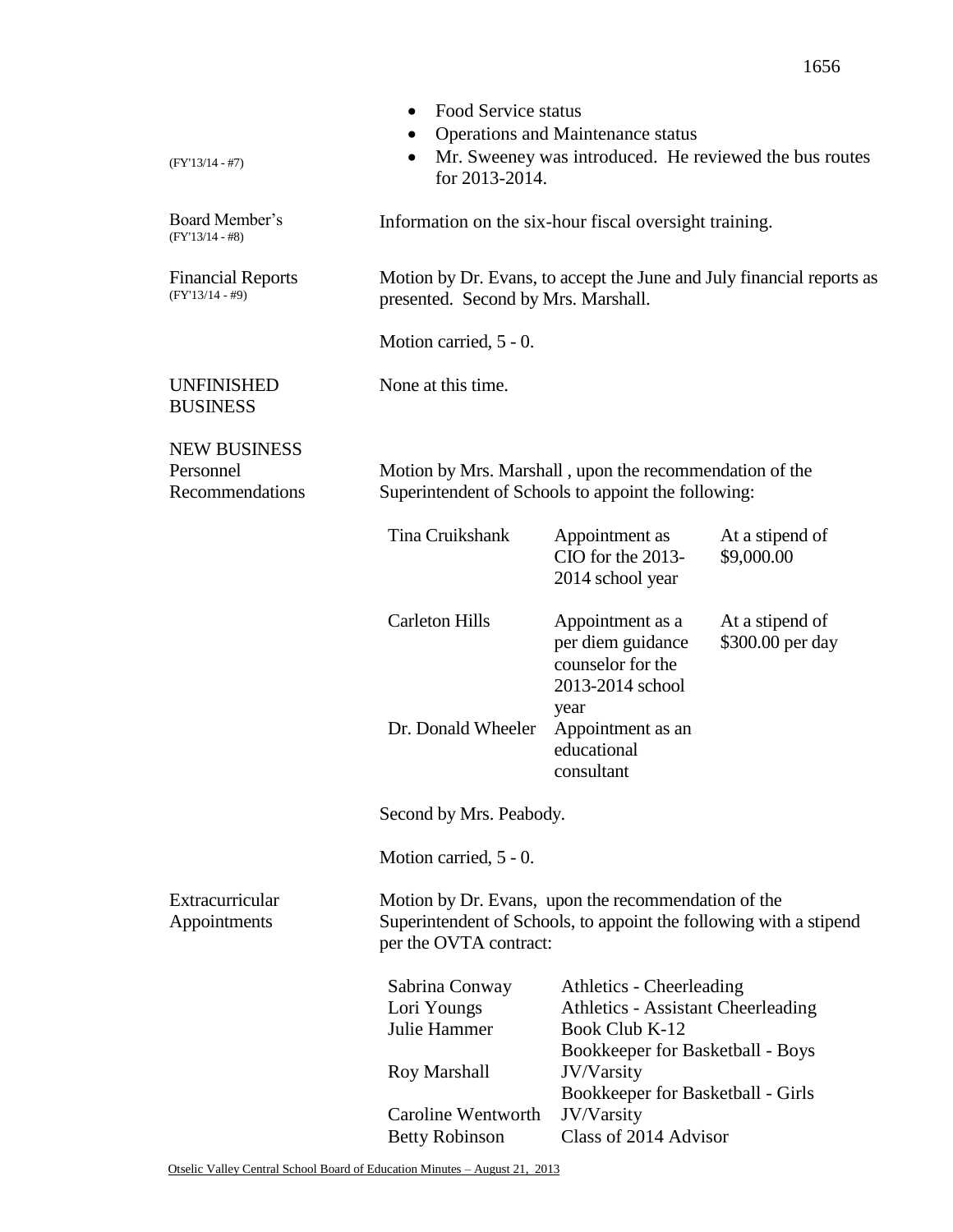|                                                                                                           | Patricia Graham<br>Pam Ross<br>Jenny Osowski<br>Caitlin Connelly<br><b>Christine Kalin</b><br>Eric Wentworth<br>Carolina O'Connor<br>Pam Ross<br>Jennifer Fish<br><b>Betty Robinson</b><br>Patricia Graham<br>Mary Helen Blake<br><b>Sally Bucalo</b><br>Diane Slocum<br>Eileen<br>Knickerbocker<br>Patsy Graham<br><b>Caroline Wentworth</b><br><b>Jody Mashlykin</b><br>Lori Youngs<br>Second by Mrs. Liuzzo.<br>Motion carried, 5 - 0. | Class of 2014 Advisor<br>Class of 2015 Advisor<br>Class of 2015 Advisor<br>Class of 2016<br>Class of 2017<br>Class of 2018<br>Class of 2019<br>Dean of Students<br>Dean of Students<br>Envirothon<br>Envirothon<br>Mentor<br>Mentor<br>Mentor<br>Scoreboard Operator - Indoor<br><b>Shotclock Operator</b><br><b>Shotclock Operator</b><br><b>Student Council Co-Advisor</b><br><b>Student Council Co-Advisor</b> |
|-----------------------------------------------------------------------------------------------------------|-------------------------------------------------------------------------------------------------------------------------------------------------------------------------------------------------------------------------------------------------------------------------------------------------------------------------------------------------------------------------------------------------------------------------------------------|-------------------------------------------------------------------------------------------------------------------------------------------------------------------------------------------------------------------------------------------------------------------------------------------------------------------------------------------------------------------------------------------------------------------|
| 2013-2014<br>Instructional<br>Substitute List<br>$(FY'12/13 - #10)$                                       | Motion by Mr. Brown, upon the recommendation of the<br>Superintendent of Schools, to approve the 2013-2014 instructional<br>substitute list. Second by Mrs. Marshall.                                                                                                                                                                                                                                                                     |                                                                                                                                                                                                                                                                                                                                                                                                                   |
|                                                                                                           | Motion carried, 5 - 0.                                                                                                                                                                                                                                                                                                                                                                                                                    |                                                                                                                                                                                                                                                                                                                                                                                                                   |
| 2013-2014 Non-<br>Instructional<br>Substitute List<br>$(FY'12/13 - #10)$                                  | Motion by Dr. Evans, upon the recommendation of the<br>Superintendent of Schools, approve the 2013-2014 non-<br>instructional substitute list. Second by Mrs. Marshall.<br>Motion carried, 5 - 0.                                                                                                                                                                                                                                         |                                                                                                                                                                                                                                                                                                                                                                                                                   |
| Policy Manual – First<br>Reading - Non<br><b>Resident Students</b><br>Policy, #7132<br>$(FY'13/14 - #11)$ | This meeting constitutes the first reading of policy #7132, Non<br>Resident Students of the Otselic Valley Central School policy<br>Manual.                                                                                                                                                                                                                                                                                               |                                                                                                                                                                                                                                                                                                                                                                                                                   |
| Policy Manual - First<br>Reading and<br>$Adoption -$<br>Graduation<br>Requirements                        | This meeting constitutes the first reading of policy #7220,<br>Graduation Requirements of the Otselic Valley Central School<br>policy Manual.<br>Motion by Mr. Brown, upon the recommendation of the<br>Superintendent of Schools, to adopt policy #7220, Graduation                                                                                                                                                                      |                                                                                                                                                                                                                                                                                                                                                                                                                   |

Otselic Valley Central School Board of Education Minutes – August 21, 2013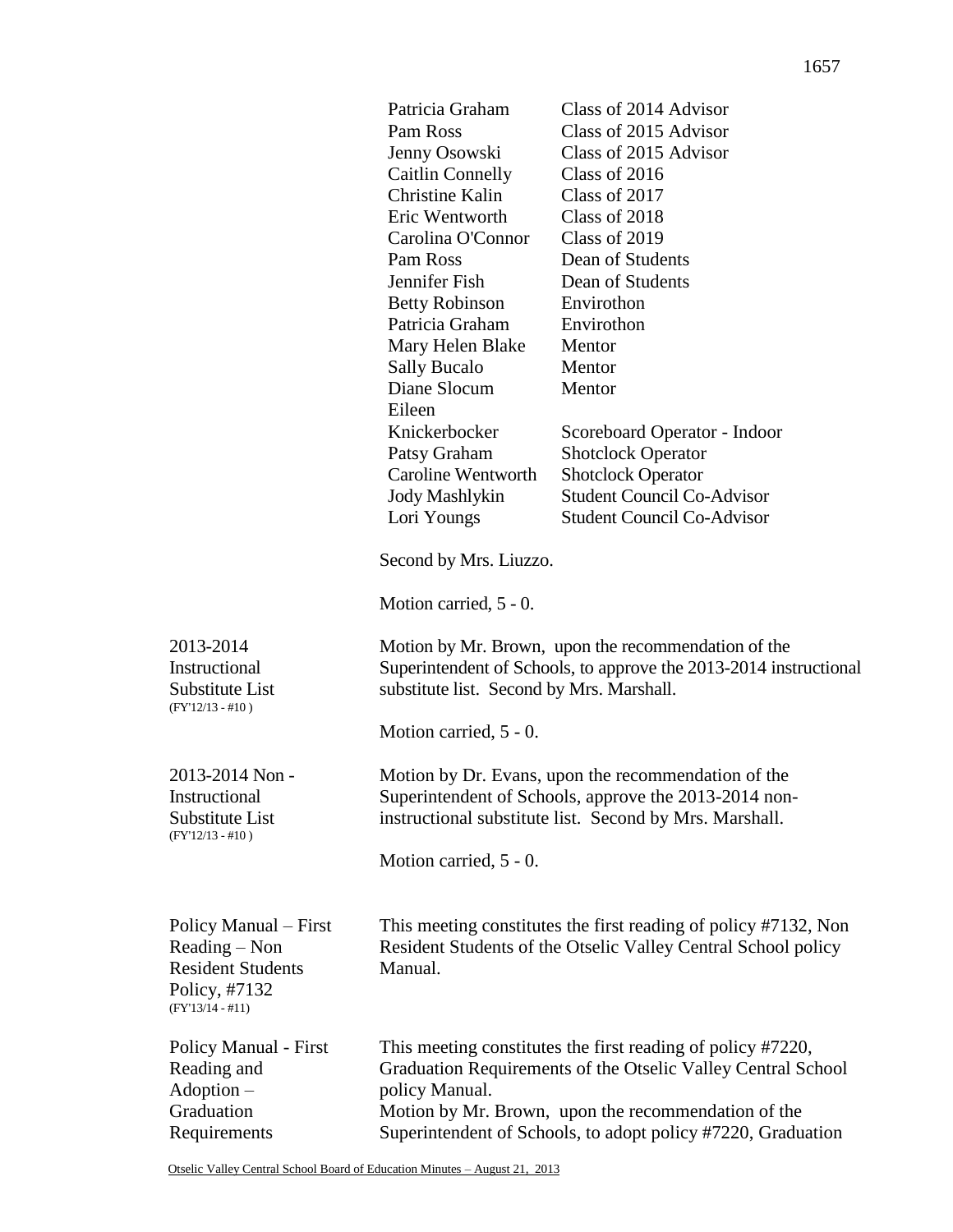| Policy,#7220<br>$(FY'13/14 - #12)$                           | Requirements of the Otselic Valley Central School policy manual.<br>Second by Dr. Evans.                                                                                                                                                                                                                                         |
|--------------------------------------------------------------|----------------------------------------------------------------------------------------------------------------------------------------------------------------------------------------------------------------------------------------------------------------------------------------------------------------------------------|
|                                                              | Motion carried, 5 - 0.                                                                                                                                                                                                                                                                                                           |
| Policy Manual – First<br>Reading and<br>$Adoption -$         | This meeting constitutes the first reading of policy #4212,<br>Organizational Chart of the Otselic Valley Central School policy<br>Manual.                                                                                                                                                                                       |
| Organizational Chart,<br>#4212<br>$(FY'13/14 - #13)$         | Motion by Dr. Evans, upon the recommendation of the<br>Superintendent of Schools, to adopt policy #4212, Organizational<br>Chart of the Otselic Valley Central School policy manual.                                                                                                                                             |
|                                                              | Second by Mrs. Peabody.                                                                                                                                                                                                                                                                                                          |
|                                                              | Motion carried, 5 - 0.                                                                                                                                                                                                                                                                                                           |
| Declaration of Surplus<br>Items<br>$(FY'13/14 - #14)$        | Motion by Mrs. Marshall, upon the recommendation of the<br>Superintendent of Schools, to declare the list of audio visual<br>equipment and the list of elementary library books as surplus and to<br>discard as appropriate and to declare the pizza oven as surplus and<br>discard of it as appropriate. Second by Mrs. Liuzzo. |
|                                                              | Motion carried, 5 - 0.                                                                                                                                                                                                                                                                                                           |
| 2013-2014 School<br><b>Meal Prices</b><br>$(FY'13/14 - #15)$ | Motion by Dr. Evans, upon the recommendation of the<br>Superintendent of Schools, to approve the breakfast and lunch prices<br>for the 2013-2014 school year. Second by Mrs. Marshall.                                                                                                                                           |
|                                                              | Motion carried, 5 - 0.                                                                                                                                                                                                                                                                                                           |
| Transfer to ERS<br>Reserve Fund                              | Motion by Mr. Brown, upon the recommendation of the<br>Superintendent of Schools, to transfer \$277,000.00 to the ERS<br>Reserve Fund. Second by Mrs. Marshall.                                                                                                                                                                  |
|                                                              | Motion carried, 5 - 0.                                                                                                                                                                                                                                                                                                           |
| <b>Transfer to Tax</b><br>Certiorari Fund                    | Motion by Mr. Brown, upon the recommendation of the<br>Superintendent of Schools, to transfer \$8,000.00 to the Tax<br>Certiorari Fund. Second by Mrs. Peabody.                                                                                                                                                                  |
|                                                              | Motion carried, 5 - 0.                                                                                                                                                                                                                                                                                                           |
| <b>Tax Variance</b>                                          | Motion by Dr. Evans, to declare a tax bill paid in full if the amount<br>paid is not more than one dollar under or less than ten dollars over<br>the amount to be paid. Second by Mrs. Liuzzo.                                                                                                                                   |
|                                                              | $Motion$ again $\sim 0$                                                                                                                                                                                                                                                                                                          |

Motion carried, 5- 0.